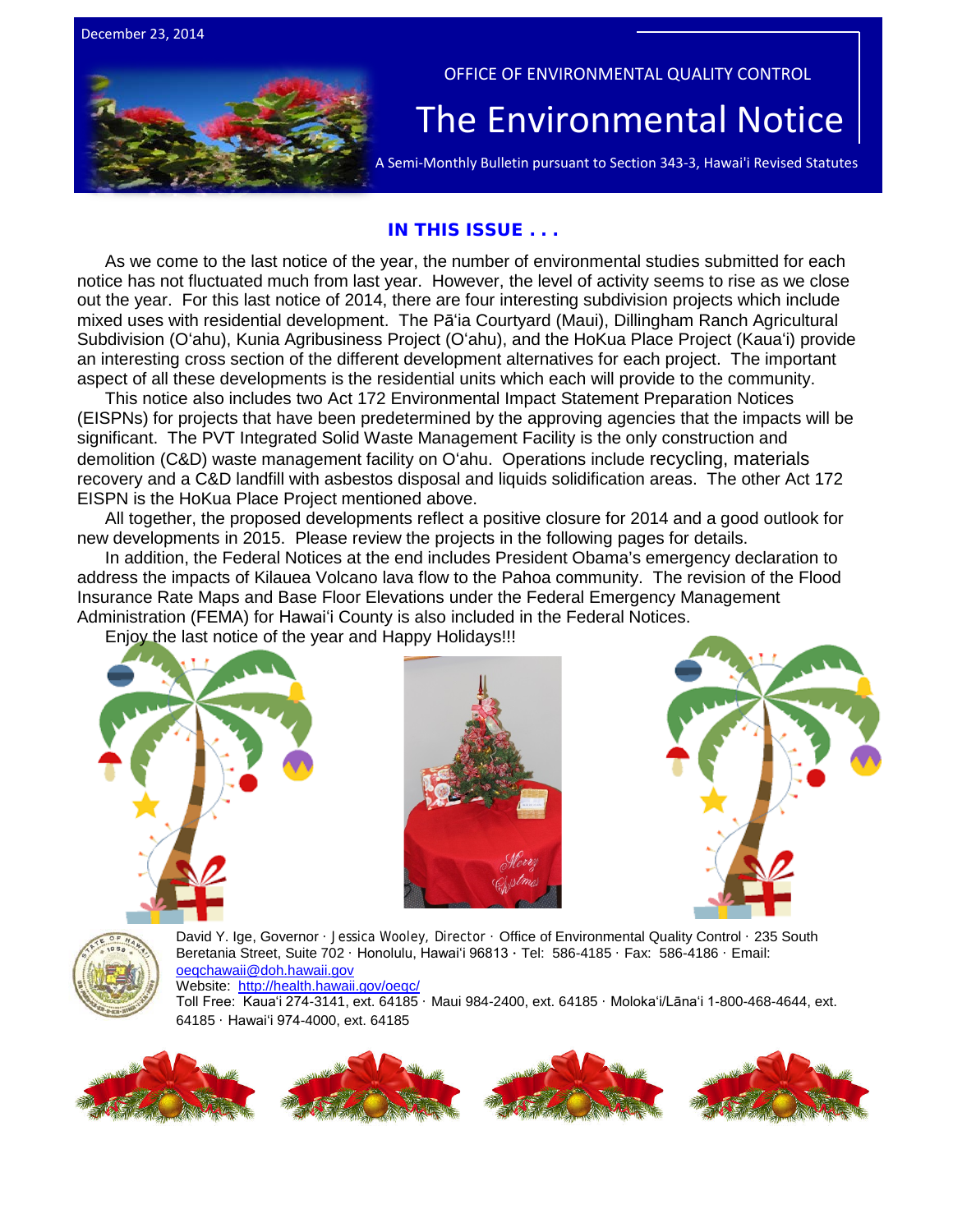| <b>FRONT PAGE</b>                                                                                                                                                                                                                                                |  |
|------------------------------------------------------------------------------------------------------------------------------------------------------------------------------------------------------------------------------------------------------------------|--|
|                                                                                                                                                                                                                                                                  |  |
| <b>MAUI (HRS 343)</b>                                                                                                                                                                                                                                            |  |
| O'AHU (HRS 343)<br>Dillingham Ranch Agricultural Subdivision DEA (AFNSI) Volume   & Volume II 3<br>2.<br>3.<br>4.<br>Kunia Village and Agribusiness Complex Affordable Housing Redevelopment DEA (AFNSI) 5<br>5.<br>6.<br>$7_{\scriptscriptstyle{\ddots}}$<br>8. |  |
| KAUA'I (HRS 343)                                                                                                                                                                                                                                                 |  |
| <b>STATEWIDE (HRS 343)</b>                                                                                                                                                                                                                                       |  |
| <b>CHAPTER 25, REVISED ORDINANCES OF HONOLULU</b>                                                                                                                                                                                                                |  |
| <b>COASTAL ZONE MANAGEMENT NOTICES</b>                                                                                                                                                                                                                           |  |
| <b>SHORELINE NOTICES</b>                                                                                                                                                                                                                                         |  |
| <b>CONSERVATION DISTRICT USE APPLICATION</b>                                                                                                                                                                                                                     |  |
| <b>FEDERAL NOTICES</b><br>Hawaiian Flowering Plants & Ferns Identified as Endangered/Threatened Species Candidates 13<br>1.<br>2.<br>3.                                                                                                                          |  |
|                                                                                                                                                                                                                                                                  |  |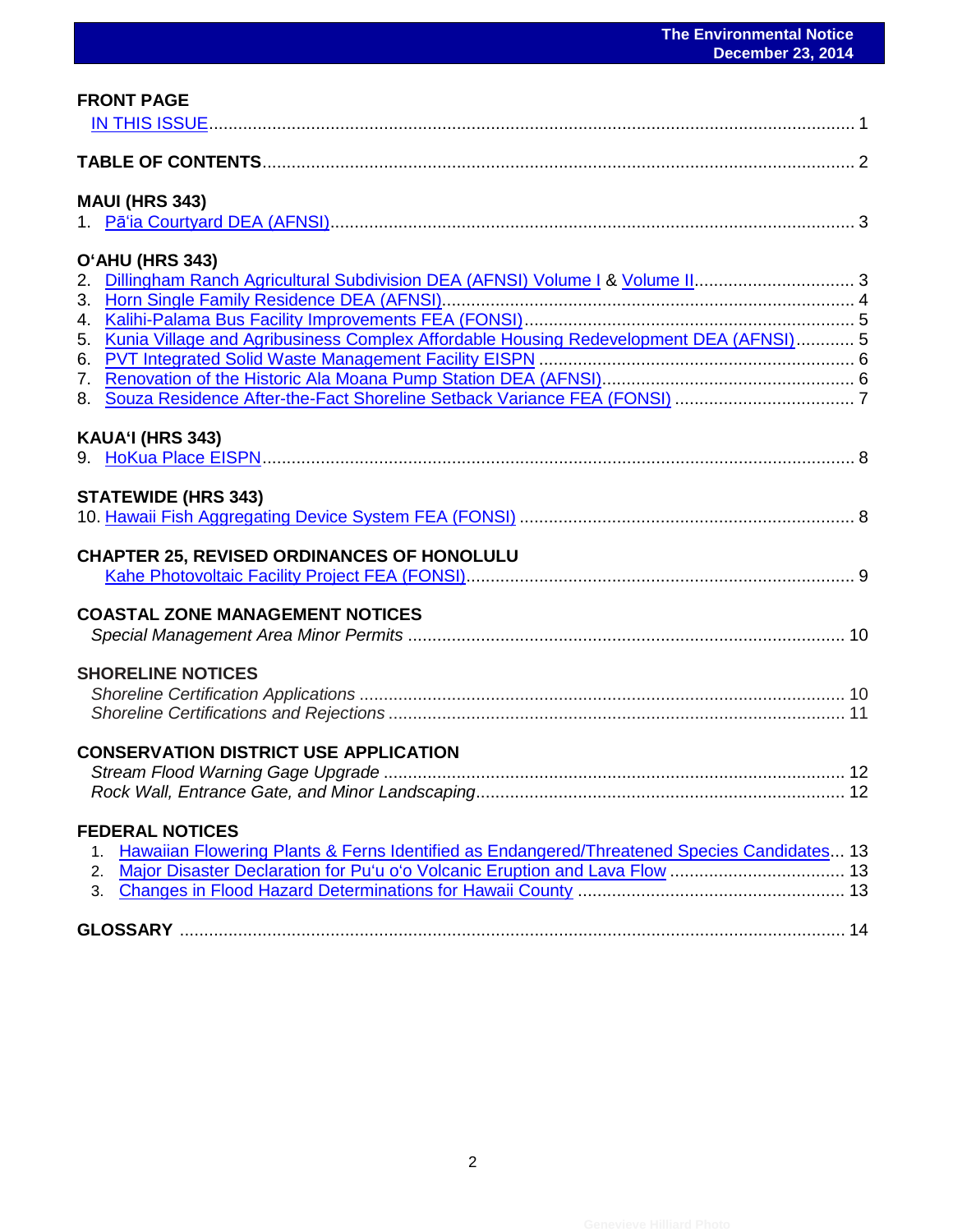# $\overline{a}$ MAUI (HRS 343)

## **1. Pāʻ[ia Courtyard DEA \(AFNSI\)](http://oeqc.doh.hawaii.gov/Shared%20Documents/EA_and_EIS_Online_Library/Maui/2010s/2014-12-23-MA-5E-DEA-Paia-Courtyard.pdf)**

| Island:<br><b>District:</b><br>TMK: | Maui<br>Pā'ia-Haiku<br>$(2)$ 2-5-005:063                                                                                                                       | <b>West Maui Forest Reserve</b><br>$\bullet$ Kahului $\bullet$<br>Lahaina<br>Makawao,<br>Wailua- |
|-------------------------------------|----------------------------------------------------------------------------------------------------------------------------------------------------------------|--------------------------------------------------------------------------------------------------|
| Permits:                            | <b>Chapter 343 Environmental Review; State District</b>                                                                                                        | Maui                                                                                             |
|                                     | Boundary Amendment; Community Plan Amendment;<br>Change in Zoning; Special Management Area Use                                                                 | Kihei<br>Wailea-Makena                                                                           |
|                                     | Permit; Country Town Business District Design Review;                                                                                                          | ano plawe                                                                                        |
|                                     | Work to Perform in the County Right-of-Way                                                                                                                     |                                                                                                  |
| <b>Applicant:</b>                   | Paia 20202, LLC, P.O. Box 790478, Pa'ia, HI 96779. Contact: David Spee                                                                                         |                                                                                                  |
| <b>Approving</b>                    |                                                                                                                                                                |                                                                                                  |
| Agency:                             | Maui Planning Commission, c/o Maui Planning Department, 2200 Main Street, Suite 619,<br>Wailuku, HI 96793. Contact: Erin Wade, (808) 270-8205                  |                                                                                                  |
| <b>Consultant:</b>                  | <b>None</b>                                                                                                                                                    |                                                                                                  |
| Status:                             | Statutory 30-day public review and comment period starts; comments are due by January<br>22, 2015. Please send comments to the applicant and approving agency. |                                                                                                  |

The Applicant, Paia 2020, LLC is proposing a new mixed-use development project on a nine (9) acre parcel in Paia Town. Included in the proposed improvements are the following:

- i. Six (6) two-story mixed-use retail and office buildings and nine (9) upper story residential units;
- ii. Sixty-four (64) independent senior living apartments and support facilities including a pool, exercise facility and social hall.
- iii. Grading, installation of underground utilities and other related improvements to support the above improvements.
- iv. Site improvements including an approximately 340 stall parking lot containing enough stalls to support the proposed uses, with up to 172 stalls designated for public use; roadway improvements, a County bus stop, sidewalks, a multi-use path, landscape improvements and retaining walls.

Over the last few decades the demand for Pāʻia commercial retail space has grown. Because most existing buildings in Pāʻia provide no parking, there has been pressure on the County parking lots and on-street parking with a tremendous need for additional parking. The senior housing will provide housing that is not available anywhere else on the north Shore.

## O'AHU (HRS 343)

## **2. [Dillingham Ranch Agricultural Subdivision DEA \(AFNSI\) Volume I](http://oeqc.doh.hawaii.gov/Shared%20Documents/EA_and_EIS_Online_Library/Oahu/2010s/2014-12-23-OA-5E-DEA-Dillingham-Ranch-Agriculutural-Subdivision-Volume-I.pdf) & [Volume II](http://oeqc.doh.hawaii.gov/Shared%20Documents/EA_and_EIS_Online_Library/Oahu/2010s/2014-12-23-OA-5E-DEA-Dillingham-Ranch-Agriculutural-Subdivision-Volume-II-Appendices.pdf)**

| Island:           | Oʻahu                                                                             |                                    |
|-------------------|-----------------------------------------------------------------------------------|------------------------------------|
| <b>District:</b>  | Waialua                                                                           |                                    |
| TMK:              | $(1)$ 6-8-003:006 and 015                                                         |                                    |
| <b>Permits:</b>   | Building and Grading Permits, Department of Planning and                          | Vaialua                            |
|                   | Permitting, City and County of Honolulu; Approval of                              | Wahiawa<br>Kahalu'u                |
|                   | Construction Plans & Specifications, Department of                                | Waianae<br>O'ahu<br><b>Kaneohe</b> |
|                   | Transportation, State of Hawai'i; Permit to Perform Work                          | Nanakuli Waipahu<br>Kapolei        |
|                   | Upon State Highways, Department of Transportation, State                          | <b>Honolulu</b>                    |
|                   | of Hawai'i; Notice of Intent for General Permit for                               |                                    |
|                   | Treatment Works, Department of Health, Wastewater Branch, State of Hawai'i        |                                    |
| <b>Applicant:</b> | Dillingham Ranch Aina, LLC, 9701 Wilshire Boulevard, Suite 700, Beverly Hills, CA |                                    |
|                   | 90212. Contact: Clifford Smith, (310) 887-3438                                    |                                    |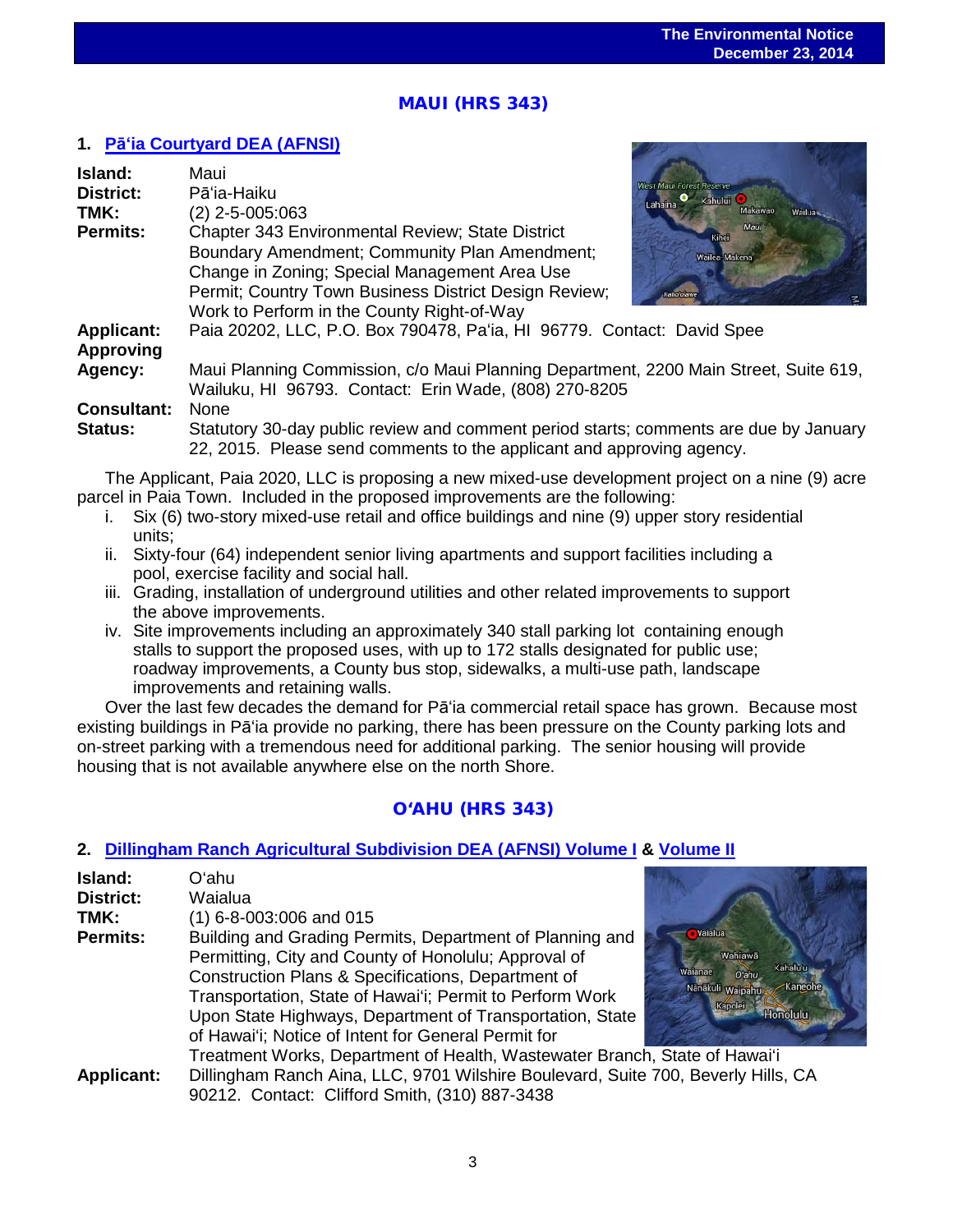## **Approving**

| Agency:        | Department of Planning and Permitting, Land Use Permits Division, City and County of    |
|----------------|-----------------------------------------------------------------------------------------|
|                | Honolulu, 650 South King Street, 7 <sup>th</sup> Floor, Honolulu, HI 96813.             |
|                | Contact: Joette Yago, (808) 768-8034                                                    |
|                | <b>Consultant:</b> Hart Howerton, 1 Union Street, Third Floor, San Francisco, CA 94111. |
|                | Contact: Daniel Bucko, (415) 439-2282                                                   |
| <b>Status:</b> | Statutory 30-day public review and comment period starts; comments are due by January   |
|                | 22, 2015. Please send comments to the applicant, approving agency and consultant.       |

 $\overline{a}$ 

Dillingham Ranch Aina, LLC proposes an Agricultural Subdivision on approximately 934 acres of the 2,742-acre Dillingham Ranch. The proposed agricultural subdivision includes 91 lots for sale each with a minimum size of 5.0 acres. Each subdivided lot will host agricultural activities including orchard crops, pasturage, or ranch activities. Two subdivided lots will be for an agricultural cluster with approximately 15 farm dwellings. The future operation of the Working Ranch will be focused on a new core activity of cultivation and marketing high quality orchard crops, primarily for the O'ahu market. The proposed agricultural feasibility plan and subdivision will be a continuation of agricultural uses on the Dillingham Ranch dating back to the 1900s.

Subdivision lot owners will be able to build a farm dwelling and non-agricultural accessory uses with a development area not to exceed 5,000 square feet on a single lot per the Land Use Ordinance. New roads will be developed to access the subdivided lots and agricultural operations. The remaining acreage of 1,808 acres will be re-subdivided into seven bulk parcels. Additional bulk lots will serve the pasturage and equestrian operations, agricultural and ranch operations, and protected open space.

Dillingham Ranch Aina, LLC requests a review of the submitted Draft Environmental Assessment (DEA) and anticipated finding of no significant impact (FONSI). The "trigger" projects associated with the Agricultural Subdivision are; Connection to Farrington Highway and a Wastewater Treatment Plant to serve the Agricultural Subdivision.

## **3. [Horn Single Family Residence DEA \(AFNSI\)](http://oeqc.doh.hawaii.gov/Shared%20Documents/EA_and_EIS_Online_Library/Oahu/2010s/2014-12-23-OA-5E-DEA-Horn-Single-Family-Residence.pdf)**

| Island:            | Oʻahul                                                                                      |
|--------------------|---------------------------------------------------------------------------------------------|
| <b>District:</b>   | Ko'olauloa<br>Waialua                                                                       |
| TMK:               | $(1)$ 4-2-004:001<br>Wahiawa                                                                |
| <b>Permits:</b>    | Kahalu'u<br>State of Hawai'i, Conservation District Use Permit, City<br>Waianae<br>O'ahu    |
|                    | Nanakuli Waipahu-<br>Kaneohe<br>and County of Honolulu, Grading Permit                      |
| <b>Applicant:</b>  | Kapolei<br>Dawn R. Horn, 129 South Kalaheo Drive, Kailua, HI<br><b>Honolulu</b>             |
|                    | 96734. (805) 225-7873                                                                       |
| <b>Approving</b>   |                                                                                             |
| Agency:            | Office of Conservation and Coastal Lands, Department of Land and Natural Resources,         |
|                    | Kalanimoku Building, 1151 Punchbowl Street, Room 131, Honolulu, HI 96813.                   |
|                    | Contact: Samuel J. Lemmo, (808) 587-0377                                                    |
| <b>Consultant:</b> | Group 70 International, Inc., 925 Bethel Street, 5 <sup>th</sup> Floor, Honolulu, HI 96813. |
|                    | (808) 523-5866                                                                              |
| <b>Status:</b>     | Statutory 30-day public review and comment period starts; comments are due by January       |
|                    | 22, 2015. Please send comments to the applicant, approving agency and consultant.           |

The applicants propose to construct a two-story Single Family Residence (SFR) on an approximately 37 acre parcel located in Kailua, in the Koʻolaupoko District on the Island of Oʻahu. The proposed project will consist of constructing a 3,800 square-foot SFR with a garage, lanai, small pool and access driveway. The SFR will include: 3 bedrooms; 3 bathrooms, and living areas, along with a water meter to be installed at the property entrance on Kanapu'u Drive; a two-inch diameter pipe will convey water to the home. Wastewater flows generated at the home site will be transmitted to the existing City and County 8-inch main through a 6-inch gravity sewer lateral along the driveway connection at Kanapu'u Drive. Some minor agriculture (<1.0 acre) for personal use and landscaping, including the removal of invasive species is also being proposed.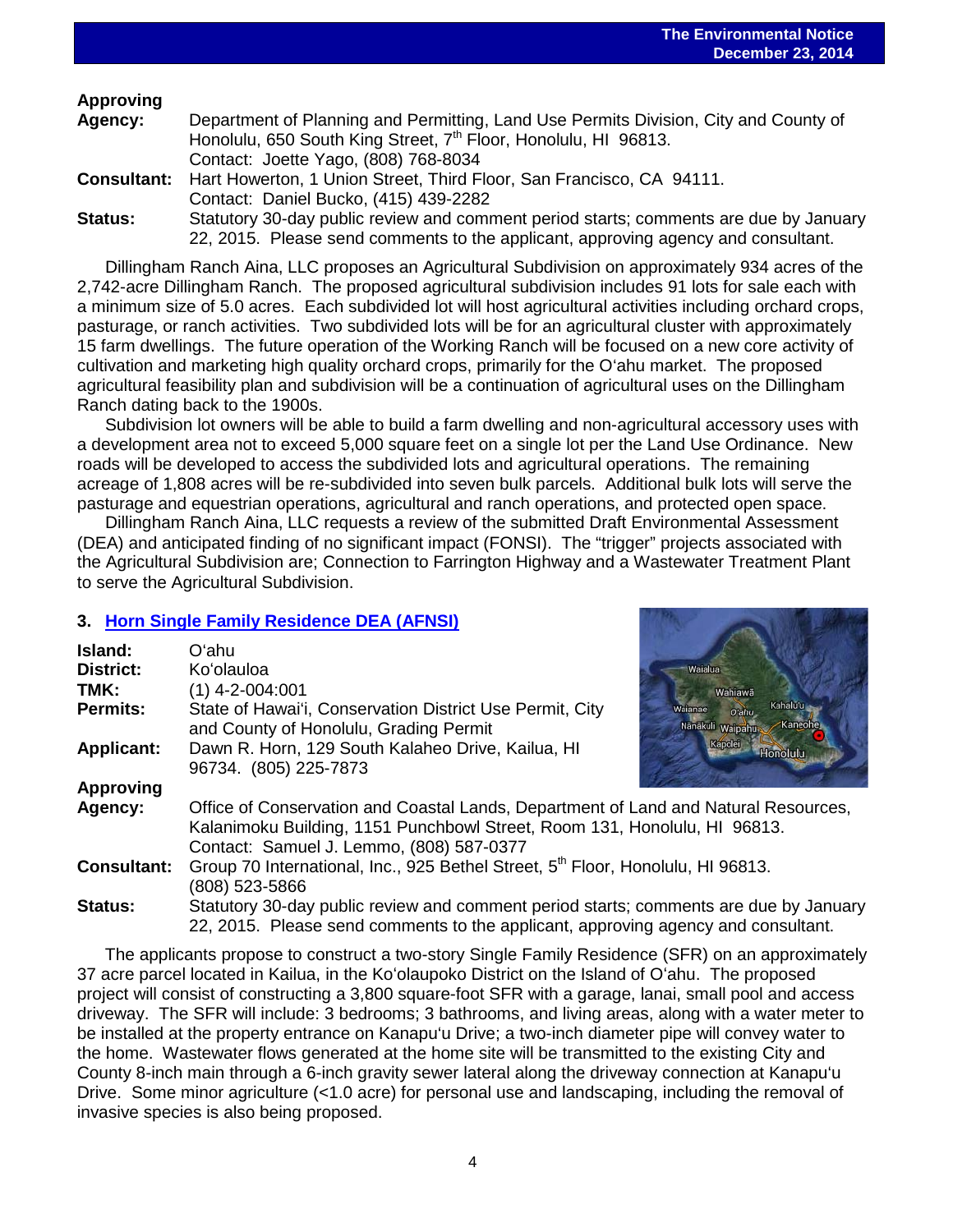#### **The Environmental Notice December 23, 2014**

# $\overline{a}$ **4. [Kalihi-Palama Bus Facility Improvements FEA \(FONSI\)](http://oeqc.doh.hawaii.gov/Shared%20Documents/EA_and_EIS_Online_Library/Oahu/2010s/2014-12-23-OA-5B-FEA-Kalihi-Palama-Bus-Facility-Improvements.pdf)**

| Island:            | Oʻahu                                                                                |                              |
|--------------------|--------------------------------------------------------------------------------------|------------------------------|
| <b>District:</b>   | Honolulu                                                                             | Waialua                      |
| TMK:               | $(1)$ 1-2-015:006 and $(1)$ 1-2-017:002                                              |                              |
| <b>Permits:</b>    | U.S. Army Corps of Engineers Section 404 and Section                                 | Wahiawā<br>Kahalu'u          |
|                    | 10, Section 401 Water Quality Certification, National                                | Walanae<br>O'ahu<br>Kaneohe  |
|                    | Pollutant Discharge Elimination System NOI G permit,                                 | Nanakuli Waipahui<br>Kapolei |
|                    | Stream Channel Alteration Permit, Coastal Zone                                       | Honolulu                     |
|                    | Management Federal Consistency Review, City and                                      |                              |
|                    | County of Honolulu Grading permit                                                    |                              |
| <b>Applicant:</b>  | Department of Transportation Services, City and County of Honolulu, 650 South King   |                              |
|                    | Street, 3rd Floor, Honolulu, HI 96813. (808) 768-8378                                |                              |
| <b>Approving</b>   |                                                                                      |                              |
| Agency:            | Department of Transportation Services, City and County of Honolulu, 650 South King   |                              |
|                    | Street, 3rd Floor, Honolulu, HI 96813. (808) 768-8378                                |                              |
| <b>Consultant:</b> | R. M. Towill Corporation, 2024 North King Street, Honolulu, HI 96819. Contact: Brian |                              |
|                    | Takeda, (808) 842-1133                                                               |                              |
| <b>Status:</b>     | Finding of No Significant Impact Determination.                                      |                              |

The City and County of Honolulu (CCH), Department of Transportation Services (DTS), proposes to install stream stabilization measures to prevent further erosion of the west bank of Kalihi Stream, located along the eastern boundary of the Kalihi-Palama Bus Facility. Past storm events have significantly eroded the Kalihi Stream bank, specifically near the western curve of the stream bend, to the extent that a portion of the Kalihi-Palama Bus Facility's parking lot is in danger of being structurally undermined. Therefore, DTS proposes to install stream bank protection and stabilization measures along the western bank of Kalihi Stream to prevent further erosion, scour and loss of the Kalihi-Palama Bus Facility.

The proposed Project includes the improvement of approximately 18,000 square feet of the west bank of Kalihi Stream (approximately 620 linear feet in length, and 29 feet in width). The Project site and area of disturbance is primarily within the CCH's parcel containing the west bank of Kalihi Stream and the Kalihi-Palama Bus Facility, identified by Tax Map Key (TMK) (1): 1-2-015:006. A portion of the Project site within the banks of Kalihi Stream is also within the neighboring, privately-owned parcel identified as TMK (1):1-2-017:002.

#### **5. [Kunia Village and Agribusiness Complex Affordable Housing Redevelopment DEA \(AFNSI\)](http://oeqc.doh.hawaii.gov/Shared%20Documents/EA_and_EIS_Online_Library/Oahu/2010s/2014-12-23-OA-5E-DEA-Kunia-Village-and-Agribusiness-Complex-Affordable-Housing-Redevelopment.pdf)**

| Island:            | Oʻahu                                                                                 |                                        |
|--------------------|---------------------------------------------------------------------------------------|----------------------------------------|
| District:          | 'Ewa                                                                                  |                                        |
| TMK:               | $(1)$ 9-2-005:023                                                                     |                                        |
| <b>Permits:</b>    | HRS 201-H, Building, Soil Conservation Plan                                           | Waialua                                |
| <b>Applicant:</b>  | Kunia Village Title Holding Corporation, P.O. Box 100, Kunia,                         | Wahiawā<br>Kahalu'u                    |
|                    | HI 96759. Contact: David Robichaux, (808) 368-5352                                    | Watanae<br>Nanakuli Waipahu<br>Kaneohe |
| <b>Approving</b>   |                                                                                       | Kapolei<br>Honolulu                    |
| Agency:            | City and County of Honolulu, Department of Planning and                               |                                        |
|                    | Permitting, 650 S. King Street, 7 <sup>th</sup> floor, Honolulu, HI 96813.            |                                        |
|                    | Contact: Jamie Peirson, (808) 768-6743                                                |                                        |
| <b>Consultant:</b> | North Shore Consultants, 2333 Kapiolani Blvd., Suite 3017, Honolulu, HI 96826.        |                                        |
|                    | Contact: David Robichaux, (808) 368-5352                                              |                                        |
| <b>Status:</b>     | Statutory 30-day public review and comment period starts; comments are due by January |                                        |
|                    | 22, 2015. Please send comments to the applicant, approving agency and consultant.     |                                        |

The Kunia Village is a former Del Monte Plantation Camp in Central Oahu, Hawai'i. The Kunia Village Title Holding Corporation (KVTHC) has assumed ownership and operation of the housing and agribusiness infrastructure with the objective of providing affordable rental units to farm workers and farmers in Central Oʻahu. The housing and commercial infrastructures in the Village are allowed on land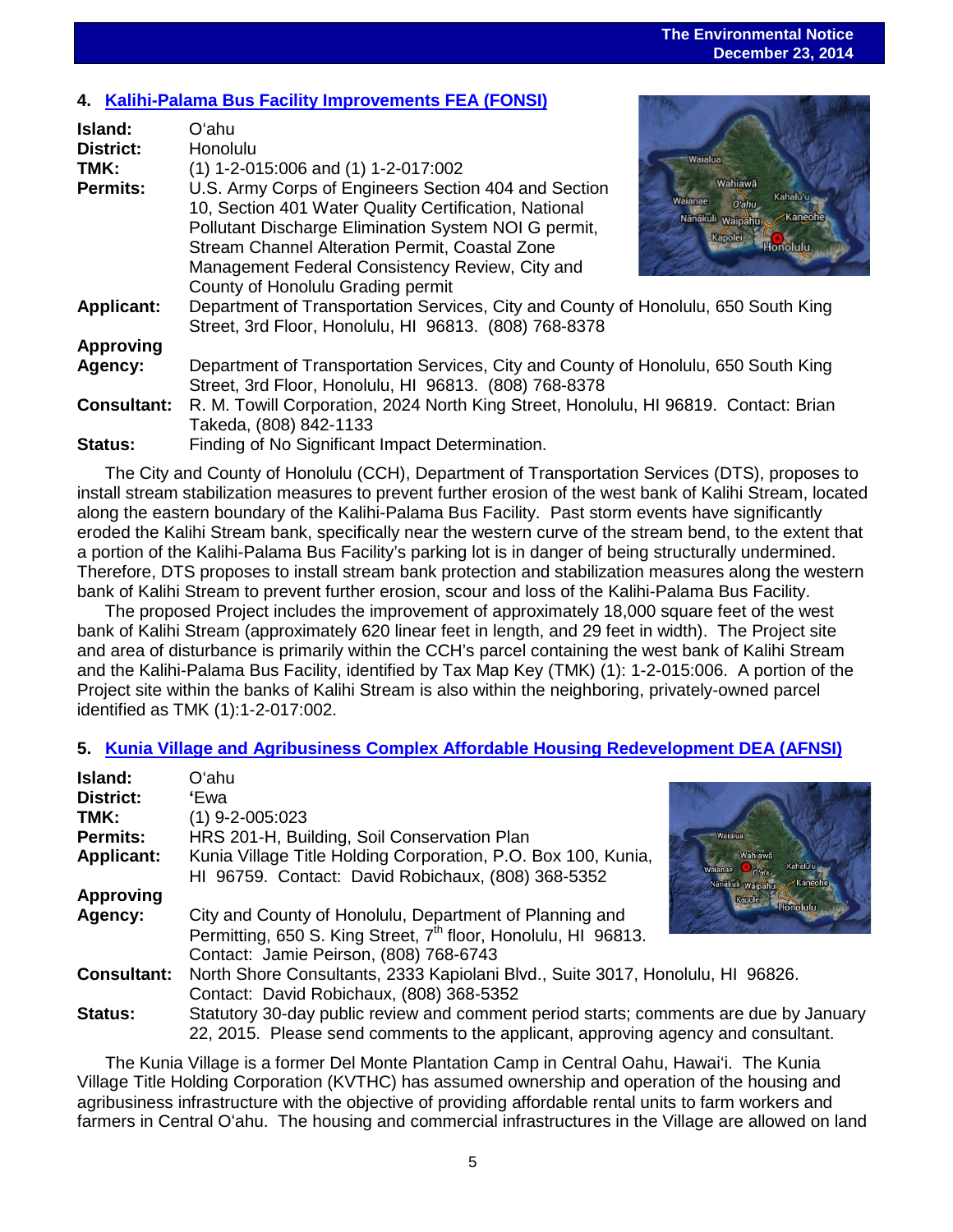$\overline{a}$ zoned for restricted agriculture (AG-1) only under a Variance to the Land-Use Ordinance. KVTHC intends to apply for a permit under Hawai'i Revised Statute 201-H, which replaces the existing variance and allows certain exemptions to the County LUO requirements including height limits, setbacks and would permit public service buildings to be located on Ag-1 land. The 201-H application will also seek to expand the allowable number of housing units from 121 to 200 in order to meet the increasing demand for affordable housing for farm workers and farmers in Central Oahu's farm belt. HRS 343 compliance is triggered because Kunia Village is on both the State and National Historic Registers. Pending receipt of comments the applicant anticipates a finding of no significant impact.

#### **6. [PVT Integrated Solid Waste Management Facility EISPN](http://oeqc.doh.hawaii.gov/Shared%20Documents/EA_and_EIS_Online_Library/Oahu/2010s/2014-12-23-OA-5E-EISPN-PVT-Integrated-Solid-Waste-Management-Facility.pdf)**

| Island:            | Oʻahu                                                                                                                                                                                                                                                                                       |                                                                                              |
|--------------------|---------------------------------------------------------------------------------------------------------------------------------------------------------------------------------------------------------------------------------------------------------------------------------------------|----------------------------------------------------------------------------------------------|
| <b>District:</b>   | Waiʻanae                                                                                                                                                                                                                                                                                    | Waialua                                                                                      |
| TMK:               | $(1)$ 8-7-009:025 and $(1)$ 8-7-021:026                                                                                                                                                                                                                                                     |                                                                                              |
| <b>Permits:</b>    | City and County of Honolulu Conditional Use Permit; The<br>State of Hawai'i Department of Health Solid Waste<br>Management Permit; Notice of General Permit Coverage<br>National Pollutant Discharge Elimination System Permit<br>for Stormwater Associated with Industrial Activities; Air | Wahiawā<br>Kahalu'u<br>Waianae<br>O'ahu<br>Na kuli Waipahu<br>Kaneohe<br>Kapolei<br>Honolulu |
|                    | Pollution Control Covered and Noncovered Source Permits                                                                                                                                                                                                                                     |                                                                                              |
| <b>Applicant:</b>  | PVT Land Company, Ltd., 87-2020 Farrington Highway, Wai'anae, HI 96792.<br>Contact: Stephen E. Joseph, (808) 668-4561                                                                                                                                                                       |                                                                                              |
| <b>Approving</b>   |                                                                                                                                                                                                                                                                                             |                                                                                              |
| Agency:            | City and County of Honolulu, Department of Planning and Permitting, 7th Floor, 650<br>South King Street, Honolulu, HI 96813. Contact: Mark Taylor, (808) 768-8020                                                                                                                           |                                                                                              |
| <b>Consultant:</b> | LYON Associates Inc., 45 North King Street, Suite 501, Honolulu, HI 96817.                                                                                                                                                                                                                  |                                                                                              |
|                    | Contact: Karl Bromwell, (808) 536-6621                                                                                                                                                                                                                                                      |                                                                                              |
| <b>Status:</b>     | Environmental Impact Statement Preparation Notice, pending 30-day public comment.<br>Please send comments to the applicant, approving agency and consultant.                                                                                                                                |                                                                                              |

The PVT Land Company (PVT) Integrated Solid Waste Management Facility is the only construction and demolition (C&D) debris facility on Oʻahu. Operations include: recycling and materials recovery and a C&D landfill with asbestos disposal and liquids solidification areas. The purpose of the proposed project is to: (i) expand PVT recycling and materials recovery operations; (ii) to allow the site grade to reach a maximum elevation of up to 255 feet above mean sea level at the mauka portion of the site; and (iii) to install renewable energy capabilities to provide power to recycling operations. This project will enable PVT to continue to provide essential services to Oʻahu's construction industry during a period of extended activity. With expanded recycling operations, which include equipment to support renewable energy providers, PVT will be able to process up to 1,500 tons of feedstock per day, enough to supply 20,000 homes with electricity. The proposed grading of the project site will provide additional landfill capacity of approximately 4,500,000 cubic yards over the remaining life of the landfill as well as space for recycling and materials recovery. Supporting renewable energy, PVT plans to install a gasification unit and/or photovoltaic panels to power its recycling operations.

## **7. [Renovation of the Historic Ala Moana Pump Station DEA \(AFNSI\)](http://oeqc.doh.hawaii.gov/Shared%20Documents/EA_and_EIS_Online_Library/Oahu/2010s/2014-12-23-OA-5B-DEA-Renovation-of-the-Historic-Ala-Moana-Pump-Station.pdf)**

| Island:         | O'ahu                                                       |  |  |
|-----------------|-------------------------------------------------------------|--|--|
| District:       | Honolulu                                                    |  |  |
| TMK:            | $(1)$ 2-1-015: 063                                          |  |  |
| <b>Permits:</b> | State Hawai'i Community Development Authority:              |  |  |
|                 | Development Permit. State SHPD: Historic Site Review.       |  |  |
|                 | Office of Planning: Special Management Area Permit. City    |  |  |
|                 | Department of Transportation Services: Street Usage Permits |  |  |

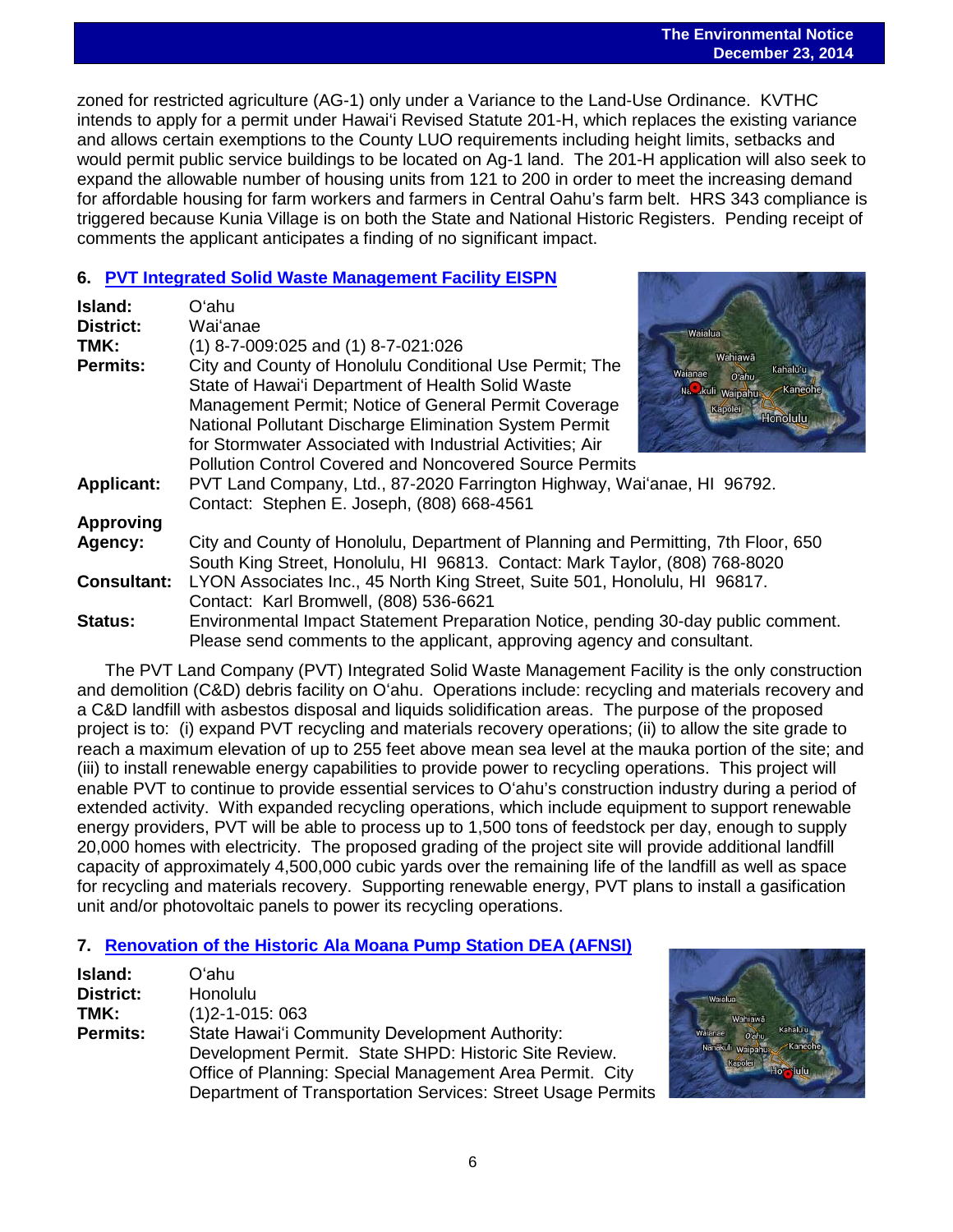$\overline{a}$ for Construction. City & County DPP: Building Permit, Grading and Grubbing Permit, Building Permit, Sewer Connection.

#### **Proposing/Determination**

| Agency:            | Hawai'i Community Development Authority, 461 Cooke Street Honolulu HI 96813.          |  |
|--------------------|---------------------------------------------------------------------------------------|--|
|                    | Contact: Ms. Amy Mutart, (808) 594-0334, amy mutart@hcdaweb.org                       |  |
| <b>Consultant:</b> | Townscape, Inc., 900 Fort Street Mall, Suite 1160, Honolulu HI 96813.                 |  |
|                    | Contact: Gabrielle Sham, (808) 536-6999, E-mail: gabrielle@townscapeinc.com           |  |
| <b>Status:</b>     | Statutory 30-day public review and comment period starts; comments are due by January |  |
|                    | 22, 2015. Please send comments to the proposing/determination agency and consultant.  |  |

The Hawaiʻi Community Development Authority is planning to renovate the historic Ala Moana Pump Station (AMPS) for use as a community resource center primarily serving senior citizens. Pacific Gateway Center, a non-profit community based organization, plans to transform the historic AMPS into Na Kūpuna Makamae Center. It is envisioned that the Center will serve as a gathering place that provides educational and cultural programs to seniors.

The AMPS is listed on the National and State Register of Historic Places. It is located on the western side of the Kakaʻako Community Development District Makai area; bordered by Ala Moana Boulevard to the north and Keawe Street to the east. Proposed improvements to the 1900 Pump Station building include site work, architectural improvements, and interior improvements. The building has severely deteriorated over the years and restoration of this iconic and historic structure is needed for its preservation.

While the proposed project is not expected to have a significant cumulative effect upon the environment, it will result in the renovation and preservation of a historic structure. The primary impacts would result from construction activities, such as dust, noise, traffic and erosion. However, these short term impacts will be mitigated through the use of Best Management Practices to minimize and mitigate potential negative impacts.

## **8. [Souza Residence After-the-Fact Shoreline Setback Variance](http://oeqc.doh.hawaii.gov/Shared%20Documents/EA_and_EIS_Online_Library/Oahu/2010s/2014-12-23-OA-5E-FEA-Souza-Residence-After-the-Fact-Shoreline-Setback-Variance.pdf) FEA (FONSI)**

| Island:            | Oʻahu                                                                                                                                    |
|--------------------|------------------------------------------------------------------------------------------------------------------------------------------|
| District:          | Kahalu'u                                                                                                                                 |
| TMK:               | $(1)$ 4-7-019: 049                                                                                                                       |
| Permits:           | After-the-fact Shoreline Setback Variance<br>Waialua                                                                                     |
| <b>Applicant:</b>  | Joseph and Kristen Souza, 47-079 Kamehameha Highway,<br>W<br><b>Majanae</b><br>Kane'ohe, HI 96744                                        |
| <b>Approving</b>   | Nanakuli y<br>Kap                                                                                                                        |
| Agency:            | Department of Planning and Permitting, City and County of<br>Honolulu, 650 South King Street, 7 <sup>th</sup> Floor, Honolulu, HI 96813. |
|                    | Contact: Steve Tagawa, (808)768-8024                                                                                                     |
| <b>Consultant:</b> | Structural Hawaii, 1255 Kuala Street Number 2, Pearl City, HI 96782.                                                                     |
|                    | Contact: Karen Nakagawa, (808)488-5000                                                                                                   |
| <b>Status:</b>     | Finding of No Significant Impact Determination.                                                                                          |

The Applicant seeks an after-the-fact shoreline setback variance (SV) to retain an existing 5.5-foot high concrete deck (9 feet with posted railings) and stairway built without necessary approvals and to be allowed to construct a new lightweight (wood) stairway that continues to the shoreline.

The deck and railing consists of a concrete masonry unit retaining wall with a coralline rock fascia and backfill in the 40-foot shoreline setback. The deck extends 19 feet makai of an existing dwelling and spans the 74-foot width of the 9,000 square-foot parcel located at 47-079 Kamehameha Highway. The shoreline parcel is zoned R-10 Residential District and varies in elevation from 35 feet at the street, to mean sea level.

In August 2003, the Department of Planning and Permitting (DPP) issued the applicant a citation (No. 2003/NOV-09-021) for the construction of the concrete deck, railing, and stairs without obtaining an SV.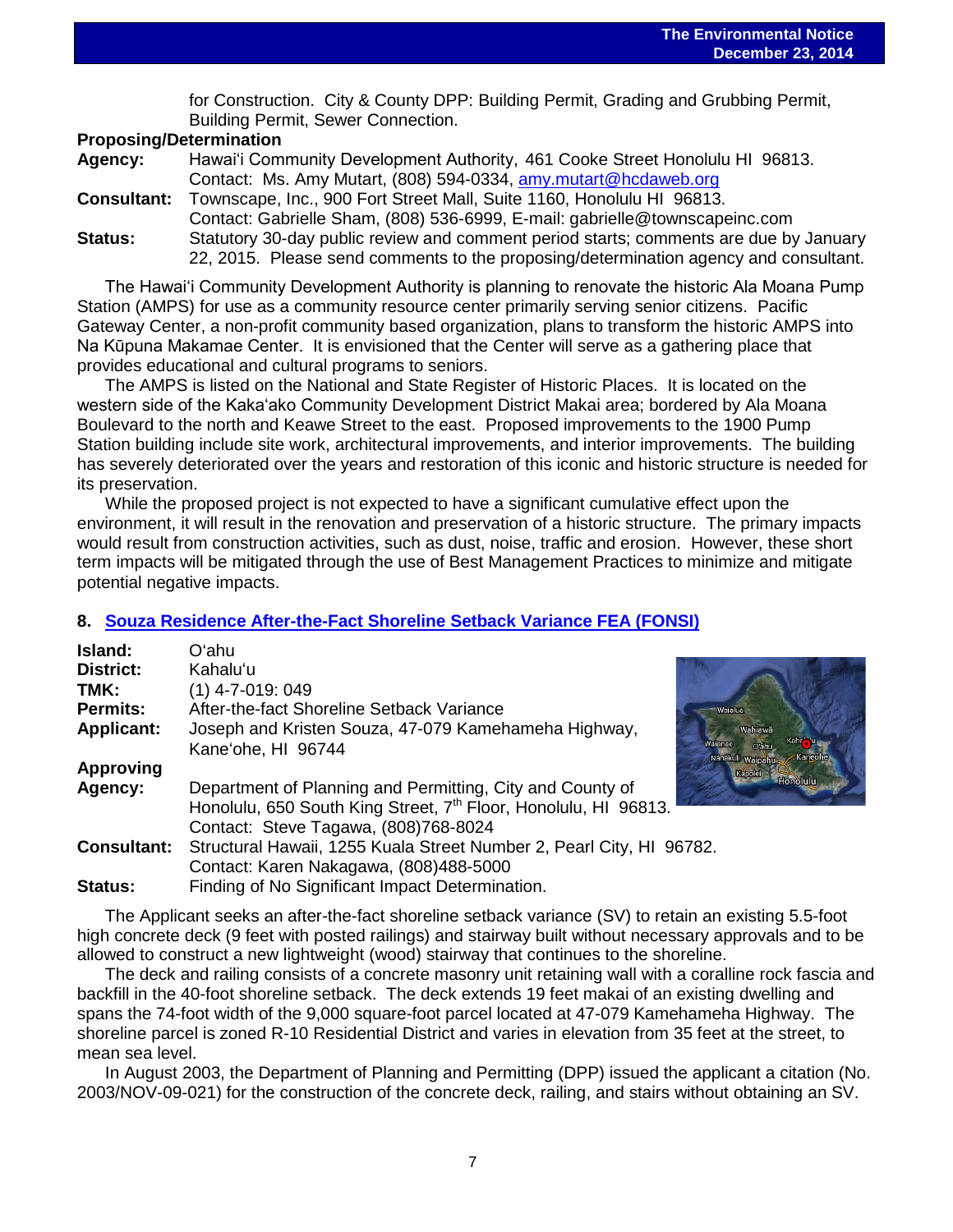$\overline{a}$ In November 2003, DPP issued a Notice of Order (No. 2003/NOO-223), which included an initial fine of \$500 and subsequent daily fines of \$50 per day after September 3, 2007.

On January 28, 2010, DPP denied the Applicant's previous SV application (No. 2009/SV-18), which included a proposal to add 2 new retaining walls and a seawall. This EA is being prepared for the submission on another SV application without the addition of more retaining wall and seawalls.

Because these improvements are accessory to the existing single-family use, they are exempt from Special Management Area requirements.

## KAUA'I (HRS 343)

#### **9. [HoKua Place EISPN](http://oeqc.doh.hawaii.gov/Shared%20Documents/EA_and_EIS_Online_Library/Kauai/2010s/2014-12-23-KA-5E-EISPN-HoKua-Place.pdf)**

| Island:            | Kaua'il                                                                                        | Mamalahoa Forest Resv       |
|--------------------|------------------------------------------------------------------------------------------------|-----------------------------|
| District:          | Kawaihau                                                                                       | Kauai <sup>O</sup><br>Kapaa |
| TMK:               | (4) 4-3-003: 001 (portion)                                                                     |                             |
| <b>Permits:</b>    | LUC Boundary Amendment; County Class IV Zoning & Use                                           | Linule                      |
|                    | Permits; County Council Approval for Zoning Change;                                            | Koloa                       |
|                    | Subdivision Approval; Building Permits                                                         |                             |
| <b>Applicant:</b>  | HoKua Place, HG Kaua'i Joint Venture, 9911 S. 78 <sup>th</sup> Avenue, Hickory Hills, IL 60457 |                             |
| <b>Approving</b>   |                                                                                                |                             |
| Agency:            | State of Hawai'i Land Use Commission, Contact: Scott A.K. Derrickson, (808) 587-3822           |                             |
| <b>Consultant:</b> | Ho'okuleana LLC, 1539 Kanapu'u Drive, Kailua, HI 96734. Contact: Peter T. Young,               |                             |
|                    | (808) 226-3567, www.Hookuleana.com, info@Hookuleana.com                                        |                             |
| <b>Status:</b>     | Environmental Impact Statement Preparation Notice, pending 30-day public comment.              |                             |

Please send comments to the applicant, approving agency and consultant.

HoKua Place will consist of a mix of lots, single-family and multi-family residences, with market and affordable rates with complementary uses, located mauka of Kapaʻa town. This 97-acre development seeks to fill the housing needs of Kapaʻa within the Urban Center, consistent with the Kauaʻi General Plan. HoKua Place is proposed to be a sustainable community that preserves the rural-like character of Kapaʻa while meeting its growing housing needs.

Approximately 97-acres of a larger 163 acre parcel will be subdivided into single family and multifamily lots providing for an approximate total of 683-multi-family units and 86-single family lots and homes. Affordable housing will be integrated in the project on-site and will conform to Kauaʻi County Ordinance. In addition, the HoKua Farm Lots share some of the project infrastructure and are included in this analysis.

The project includes 14.3-acres of open space, with a 3.1-acre park adjacent to the existing Kapaʻa Middle School and an area for the county's proposed relocation of the Kapaʻa County swimming pool. A 1.4-acres parcel will be set aside for commercial use. Transportation improvements will include a channelized intersection on Kapaʻa Bypass Road, bus stops, sidewalks and bicycle and walking paths to the Kapaʻa Middle School.

## STATEWIDE (HRS 343)

## **10. Hawaiʻ[i Fish Aggregating Device System FEA \(FONSI\)](http://oeqc.doh.hawaii.gov/Shared%20Documents/EA_and_EIS_Online_Library/Statewide/2010s/2014-12-23-ST-5B-FEA-Hawaii-Fish-Aggregating-Device-System.pdf)**

**Island:** Statewide offshore

## **Proposing/Determination**

**Agency:** State of Hawai'i; Department of Land and Natural Resources, Division of Aquatic Resources, 1151 Punchbowl Street, Room 330, Honolulu, HI 96813. Contact: William Aila, Jr., (808) 587-0100 or Alton



Miyasaka, (808) 587-0092 or email Alton.K.Miyasaka@hawaii.gov.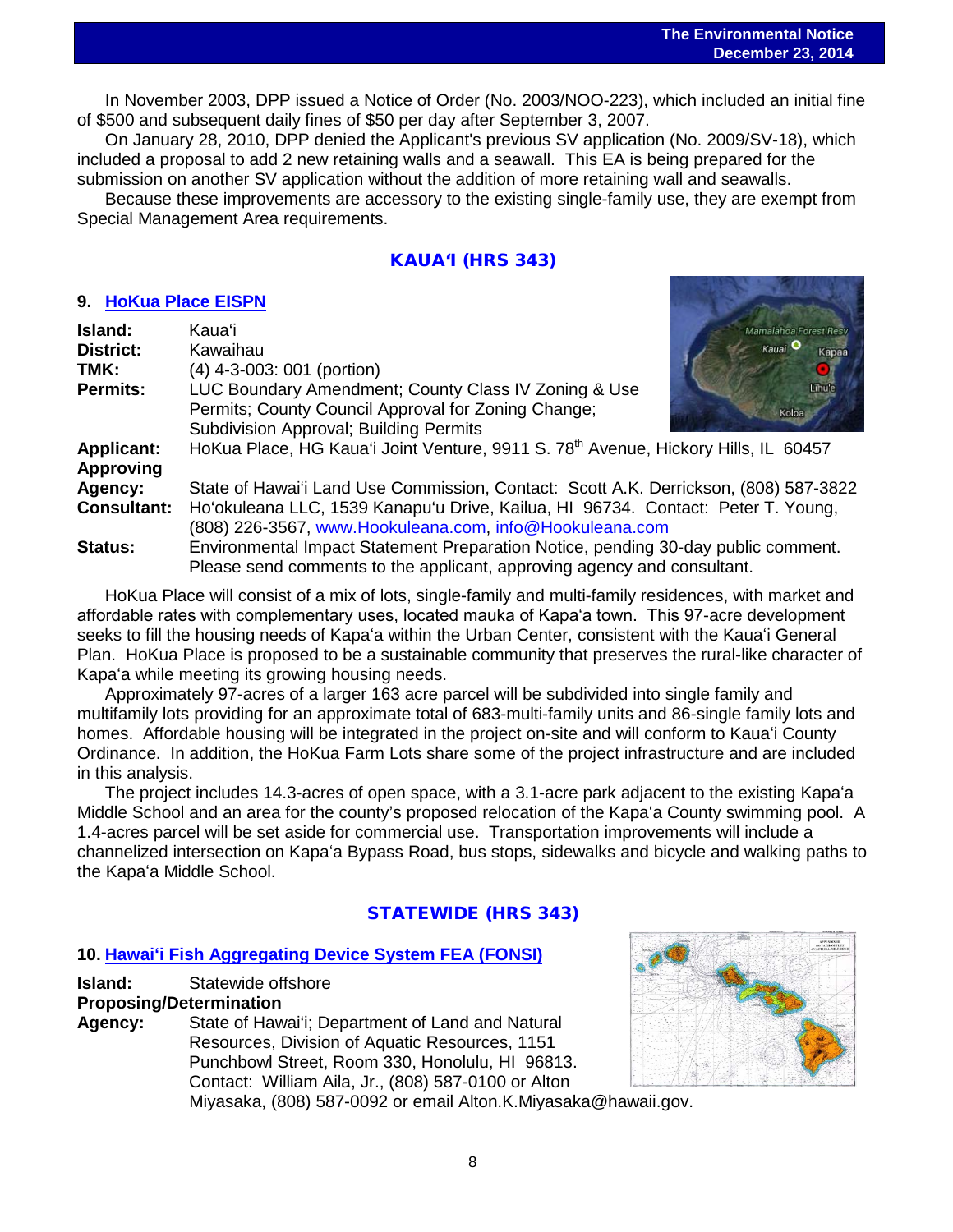# $\overline{a}$ **Consultant:** Kim N. Holland, Hawaii Institute of Marine Biology, PO Box 1346, Kaneʻohe, HI 96744. (808) 236-7410

**Status:** Finding of No Significant Impact Determination.

This Environmental Assessment (EA) was prepared in response to concerns that the previous PEA (which was submitted and approved under State of Hawai'i regulations in 2012), did not sufficiently address the issue of the impact of drifting, grounded or beached FAD buoys. This EA expands on the 2012 EA by specifically focusing on the issues of FAD mooring longevity and frequency of stranding of FAD buoys and presenting the possible environmental impacts of these events and ways of mitigating them. This EA describes assessment and mitigation options regarding Hawai'i FADs that break loose and/or become grounded. FAD floats occasionally break free from their moorings and some of these drift onshore. Over the past 10 years, the number of recovered FAD floats has averaged about 5 per year. Of these, 2 to 4 FADs per year become grounded or beached on Hawaiʻi's shorelines while the others are recovered while still adrift. This EA determines that, based on current data and past performance, the 54 FADs in waters around the main Hawaiian Islands will have no significant negative impact on the quality of the environment or cultural resources.

## CHAPTER 25, REVISED ORDINANCES OF HONOLULU

## **[Kahe Photovoltaic Facility Project FEA \(FONSI\)](http://oeqc.doh.hawaii.gov/Shared%20Documents/EA_and_EIS_Online_Library/Non-343-EA-EIS-Notices/2014-12-23-OA-CH25-5E-FEA-Kahe-Photovoltaic-Facility-Project.pdf)**

| Island:            | Oʻahu                                                                             |                              |
|--------------------|-----------------------------------------------------------------------------------|------------------------------|
| <b>District:</b>   | 'Ewa                                                                              | Waialua                      |
| TMK:               | (1) 9-2-049:006                                                                   | Wahiawa                      |
| <b>Permits:</b>    | Special Management Area Use Permit (Major), National                              | Kahalu'u<br>Waianae<br>O'ahu |
|                    | Pollutant Discharge Elimination System - Notice of Intent                         | Nanakuli Waipahu<br>Kaneoh   |
|                    | [Construction] (NPDES-NOI[C]), Modification to Existing                           | Kapolei<br>Honolulu          |
|                    | Conditional Use Permit, Noise Permit, Grubbing, Grading,                          |                              |
|                    | and Stockpiling Permit, Building Permits                                          |                              |
| <b>Applicant:</b>  | Hawaiian Electric Company, Inc., P.O. Box 2750, Honolulu, HI 96840-0001.          |                              |
|                    | Contact: John Luuwai, (808) 543-4283                                              |                              |
| <b>Approving</b>   |                                                                                   |                              |
| Agency:            | Department of Planning and Permitting, 650 South King Street, Honolulu, HI 96813. |                              |
|                    | Contact: Malynne Simeon, (808) 768-8023                                           |                              |
| <b>Consultant:</b> | Planning Solutions, Inc., 210 Ward Avenue, Suite 330, Honolulu, HI 96814.         |                              |
|                    | Contact: Perry White, (808) 550-4483                                              |                              |
| <b>Status:</b>     | Finding of No Significant Impact Determination.                                   |                              |

Hawaiian Electric proposes to construct and operate an 11.5 megawatt (AC) photovoltaic (PV) electric power project on approximately 41 acres of its land in Kahe Valley immediately north of the existing Kahe Generating Station (KGS). Access will be through KGS. It will produce an estimated 23,000 megawatt-hours (MWh) of electricity per year, allowing the Company to reduce CO2 emissions by an estimated 19,000 tons per year.

The proposed Kahe Utility-Scale Photovoltaic Project includes PV panels, inverters, transformers, conduits, new substation, and a 46 kV line interconnection with the existing KGS switchyard. The PV panels will be set back from Farrington Highway and screened by landscape vegetation. The proposed project is planned for the 2014-2015 period and will have an estimated cost of \$42.4 million. Hawaiian Electric expects construction activities to take less than a year.

The Proposed Action is not anticipated to result in significant impacts to environmental resource areas. The implementation of standard Best Management Practices will ensure no significant impacts occur.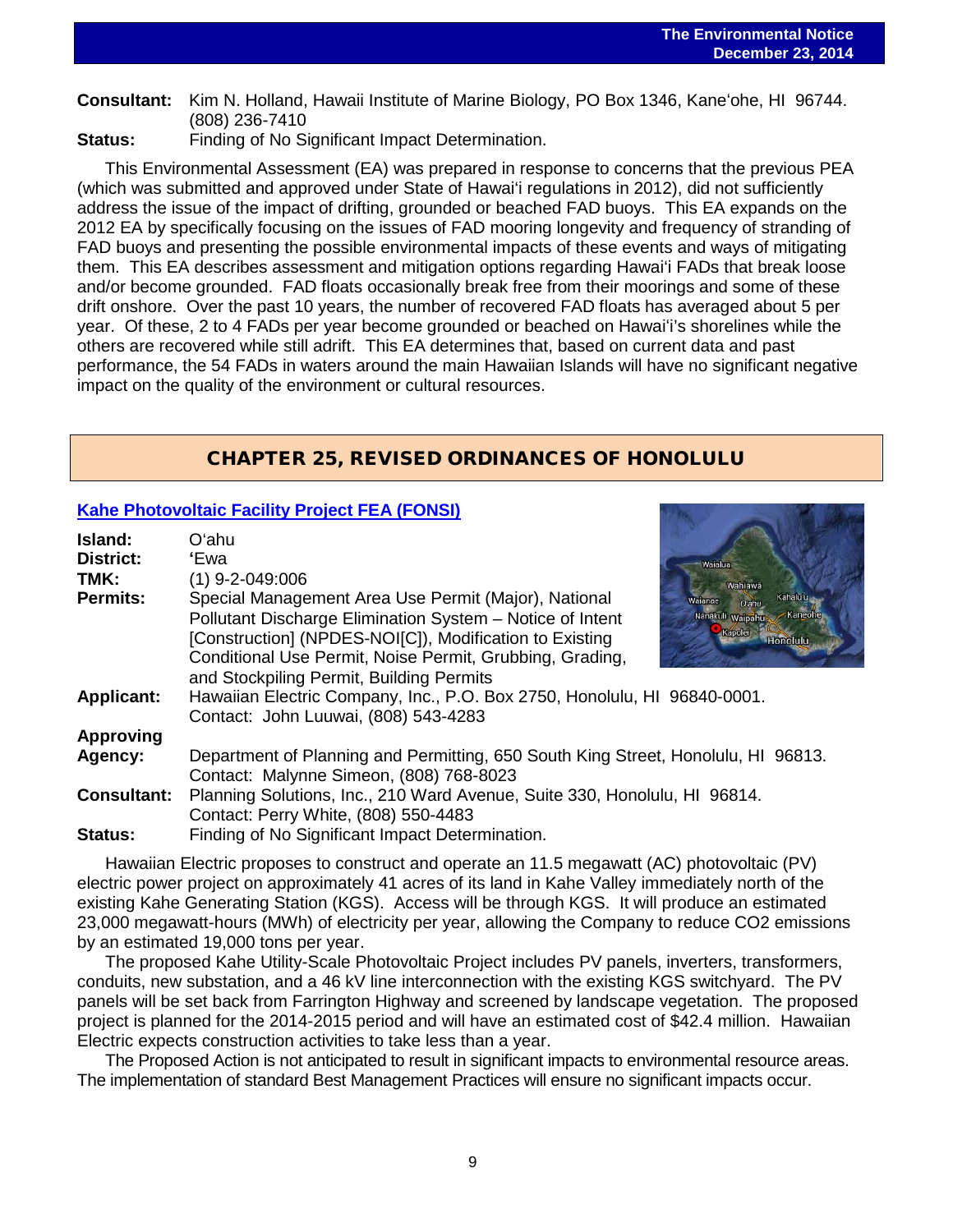## COASTAL ZONE MANAGEMENT NOTICES

 $\overline{a}$ 

#### **Special Management Area Minor Permits**

The SMA Minor permits below have been approved (HRS 205A-30). For more information, contact the county/state Planning Department. Honolulu (768-8014); Hawaiʻi (East HI 961-8288, West HI 323-4770); Kauaʻi (241-4050); Maui (270-7735); Kakaʻako or Kalaeloa Community Development District (587-2841).

| <b>Location (TMK)</b>                              | <b>Description (File No.)</b>                                                                     | <b>Applicant/Agent</b>                 |
|----------------------------------------------------|---------------------------------------------------------------------------------------------------|----------------------------------------|
| Hawai'i: Puna (1-4-011: 020)                       | Construction of an Second Dwelling (SMM 14-321)                                                   | Mohammad Yunis, DVM                    |
| Hawai'i: South Hilo (2-1-014: 043)                 | Construction of a 3-story Duplex Dwelling Structure (SMM 14-<br>322)                              | <b>Christopher Owens</b>               |
| Kaua'i: Kekaha (1-3-010: 033)                      | To Allow Construction of a Wooden Fence, Work Shed and<br>Relocation of Driveway (SMA(M)-2015-17) | Patricia Brooks                        |
| Maui: Lahaina (4-4-008: 001)                       | Various Dates Farmers Market (SM2 20130096)                                                       | Ka'anapali Beach Resort<br>Association |
| Maui: Kahului (3-8-007: 127)                       | Drill for Irrigation Well (SM2 20140133)                                                          | Maui Arts & Cultural Center            |
| Maui: Kihei (3-9-011: 007)                         | Replace Windows, Doors and Steps (SM2 20140134)                                                   | Satish K. Gholkar                      |
| Maui: Hana (1-1-007: 003; 1-4-007: 001<br>and 009) | Civil Defense Emergency Warning Siren Replacements (SM2<br>20140135)                              | County of Maui                         |
| Maui: Kapalua (4-2-004: 037)                       | Temporary 10 x 10 Tent (SM2 20140136)                                                             | PGA Tour Inc.                          |
| Maui: (2-7-004: 044)                               | Single-Family Ohana (SM2 20140137)                                                                | Satish K. Gholkar                      |
| Maui: West Maui (4-4-006: 042 and 4-5-<br>005:021  | Civil Defense Emergency Warning Siren Replacements (SM2<br>20140138)                              | County of Maui                         |
| Maui: Lahaina (4-2-001: 024)                       | Partial Enclosure of Lanai (SM2 20140139)                                                         | James E. Harris                        |

# SHORELINE NOTICES

## **Shoreline Certification Applications**

The shoreline certification applications above are available for review at the Department of Land and Natural Resources Offices on Kauaʻi, Hawaiʻi, Maui, and Honolulu, 1151 Punchbowl Street, Room 220 (HRS 205A-42 and HAR 13-222-12). All comments shall be submitted in writing to the State Land Surveyor, 1151 Punchbowl Street, Room 210, Honolulu, Hawai'i 96813 and postmarked no later than 15 calendar days from the date of the public notice of the application. For more information, call Ian Hirokawa at 587-0420.

| File No. | Date     | Location                                                                                                                                                                                                                                              | <b>Applicant/Owner</b>                                           | <b>TMK</b>  |
|----------|----------|-------------------------------------------------------------------------------------------------------------------------------------------------------------------------------------------------------------------------------------------------------|------------------------------------------------------------------|-------------|
| OA-1630  | 11/26/14 | Lot 12 of Land Court Consolidation 31 situate at Mikiola.<br>Kane'ohe, Ko'olaupoko, O'ahu<br>Address: 44-259 Mikiola Drive<br>Purpose: Obtain permits                                                                                                 | <b>Technical Field Data Services,</b><br>Inc./ Hitoshi Yoshikawa | 4-4-018:072 |
| OA-1631  | 12/1/14  | Lots 7-1-2-A, 7-H and 6-G-1 of Land Court Application<br>323 Map 26 situate at Pu'eohala, Kailua, Ko'olaupoko,<br>Oʻahu.<br>Address: 152 G N. Kalaheo Avenue<br>Purpose: Development of property                                                      | Dennis K. Hashimoto/ Gareth<br>Kim                               | 4-3-015:018 |
| OA-1632  | 12/5/14  | Lot 34 of Pupukea-Paumalu Beach Lots and portions of<br>R.P. 1450, L.C. Aw. 7420 to Kaiwi and R.P. 1449, L.C.<br>Aw. 2905 to Kailialoha situate at Pupukea, Ko'olauloa,<br>Oʻahu<br>Address: 59-417 Ke Nui Road<br>Purpose: Building setback purposes | Jaime F. Alimboyoguen/<br>Stephen McGillin                       | 5-9-020:050 |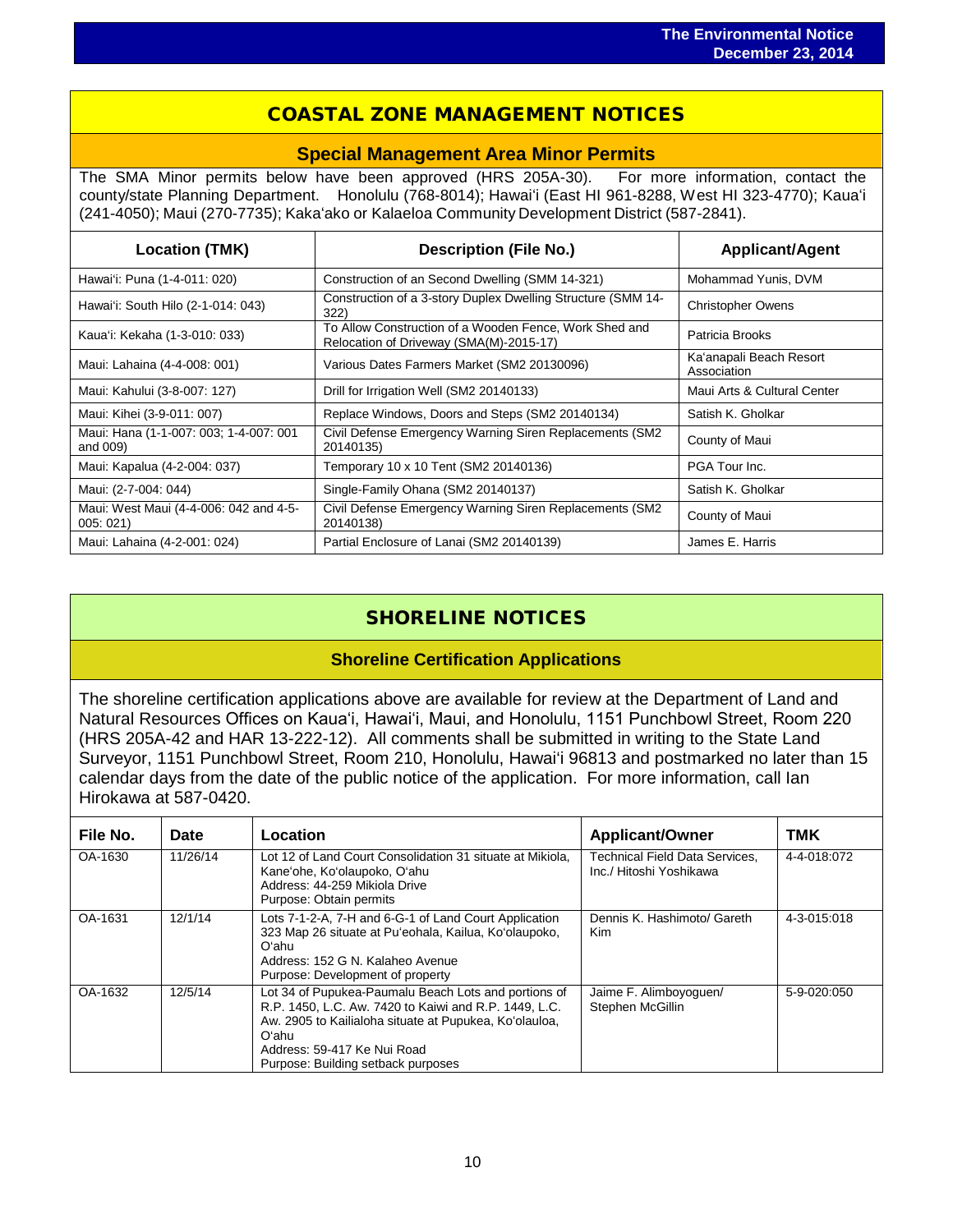#### **The Environmental Notice December 23, 2014**

|               |          |                                                                                                                                                                                                                                                                             |                                                                | PUUUIINUI LU, LU IT |
|---------------|----------|-----------------------------------------------------------------------------------------------------------------------------------------------------------------------------------------------------------------------------------------------------------------------------|----------------------------------------------------------------|---------------------|
|               |          |                                                                                                                                                                                                                                                                             |                                                                |                     |
| OA-1633       | 12/11/14 | Lot 39 of La'ie Beach Lots being a portion of R.P. 7494,<br>L.C. Aw. 8559B, Apanas 35 and 36 to W.C. Lunalilo as<br>shown on Map 1 of Land Court Application 772 situate<br>at La'ie, Ko'olauloa, O'ahu<br>Address: 55-473 Kamehameha Highway<br>Purpose: Determine setback | Ace Land Surveying LLC/ Lance<br>M. Inouye Trust               | 5-5-002:021         |
| MA-598        | 12/4/14  | Lot 48-A-3 of the Mailepai Hui Partition Subdivision<br>(L.U.C.A. Subdivision No. 4-805) situate at Alaeloa,<br>Ka'anapali, Lahaina, Maui<br>Address: 20 Hui Road E<br>Purpose: Obtain permits                                                                              | James Lecron/ Eugene<br>Roddenberry                            | 4-3-015:058         |
| MA-599        | 12/11/14 | Lot 49, Land Court Application 1744 (Map 12) situate at<br>Hanakao'o, Lahaina, Maui<br>Address: 2481 Ka'anapali Parkway<br>Purpose: Determine shoreline setback                                                                                                             | R.T. Tanaka Engineers, Inc./<br>The Whaler at Ka'anapali Beach | 4-4-008:002         |
| HA-496        | 12/1/14  | Lot 2 being a portion of R.P. 8217, L.C. Aw. 3660 to<br>John P. Munn situate at Holualoa 1 <sup>st</sup> and 2 <sup>nd</sup> , North<br>Kona. Island of Hawai'i<br>Address: 76-6206 Ali'i Drive<br>Purpose: Obtain County permits                                           | Wes Thomas Associates/ Rocky<br>Genter                         | 7-6-016:030         |
| HA-497        | 12/4/14  | Lot 94, Block 11, Hawaiian Paradise Park Subdivision<br>situate at Kea'au. Puna. Island of Hawai'i<br>Address: 15-1099 Ala Hejau Road<br>Purpose: Establish building setback                                                                                                | Daniel Berg/ Richard & Deborah<br><b>Koval Trust</b>           | 1-5-031:064         |
| <b>HA-498</b> | 12/5/14  | Lot 513, Block 10, Hawaiian Paradise Park Subdivision<br>situate at Keaau, Puna, Island of Hawai'i<br>Address: Ala Kai Road<br>Purpose: Establish building setback                                                                                                          | Daniel Berg/ Stehula Family<br>Trust                           | 1-5-057:070         |

## **Shoreline Certifications and Rejections**

The shoreline notices below have been proposed for certification or rejection by the Department of Land and Natural Resources (HRS 205A-42 and HAR 13-222-26). Any person or agency who wants to appeal shall file a notice of appeal in writing with DLNR no later than 20 calendar days from the date of this public notice. Send the appeal to the Board of Land and Natural Resource, 1151 Punchbowl Street, Room 220, Honolulu, Hawai'i 96813.

| File No. | <b>Proposed/Rejected</b>                   | Location                                                                                                                                                                                                                                                                                                                                                                      | <b>Applicant/Owner</b>                            | <b>TMK</b>  |
|----------|--------------------------------------------|-------------------------------------------------------------------------------------------------------------------------------------------------------------------------------------------------------------------------------------------------------------------------------------------------------------------------------------------------------------------------------|---------------------------------------------------|-------------|
| OA-1620  | <b>Proposed Shoreline</b><br>Certification | Lot 44 Mokuleia Beach Subdivision File Plan 863<br>situate at Kamananui, Waialua, O'ahu<br>Address: 68-247 Au Street<br>Purpose: Obtain building permits                                                                                                                                                                                                                      | Wesley T. Tengan/ Mun<br>Won Chang                | 6-8-012:044 |
| OA-1581  | Rejection                                  | Lot 21 Land Court Application 1059 as shown on<br>Map 3 situate at Kapahulu, Honolulu, O'ahu<br>Address: 4312 Kaiko'o Place<br>Purpose: N/A                                                                                                                                                                                                                                   | Wesley T. Tengan/<br>Walter Jamitowski            | 3-1-041:025 |
| OA-1582  | Rejection                                  | Lot 11-G Land Court Application 242 as shown on<br>Map 10 situate at Pu'uloa Beach, 'Ewa, O'ahu<br>Address: 91-319 Ewa Beach Road<br>Purpose: Calculate building potential and obtain<br>building permit                                                                                                                                                                      | Wesley T. Tengan/<br>Ronald Nagamine              | 9-1-024:005 |
| OA-1584  | Rejection                                  | Lot C being a portion of R.P. 481, L.C. Aw. 3056,<br>Ap. 1 to Kailihewa situate at Kualoa, Ko'olaupoko,<br>O'ahu<br>Address: 49-723A Kamehameha Highway<br>Purpose: Building setback requirement                                                                                                                                                                              | Jaime F. Alimboyoguen/<br>Curtis & Pauline Harada | 4-9-007:002 |
| OA-1586  | Rejection                                  | Lot 341 of Map 62 Land Court Application 616<br>situate at Kailua, Ko'olaupoko, O'ahu<br>Address: 1326 Mokulua Drive<br>Purpose: Slope Stabilization                                                                                                                                                                                                                          | Gil P. Bumanglag/ Davis<br>Trust No. 1            | 4-3-004:077 |
| HA-481   | Rejection                                  | Lot 6 of Kapoho Beach Lots Subdivision together<br>with a portion of former Kapoho Land and<br>Development Co., Ltd. Lands being portions of R.P.<br>4497 and L.P. 8177, L.C. Aw. 8559, Apana 5 to C.<br>Kanaina, situate at Kapoho, Puna, Island of Hawai'i<br>Address: 14-4712 Alapaki Lane<br>Purpose: Required for SMA application to facilitate<br>property improvements | Ann Koshy/Ann Koshy                               | 1-4-010:026 |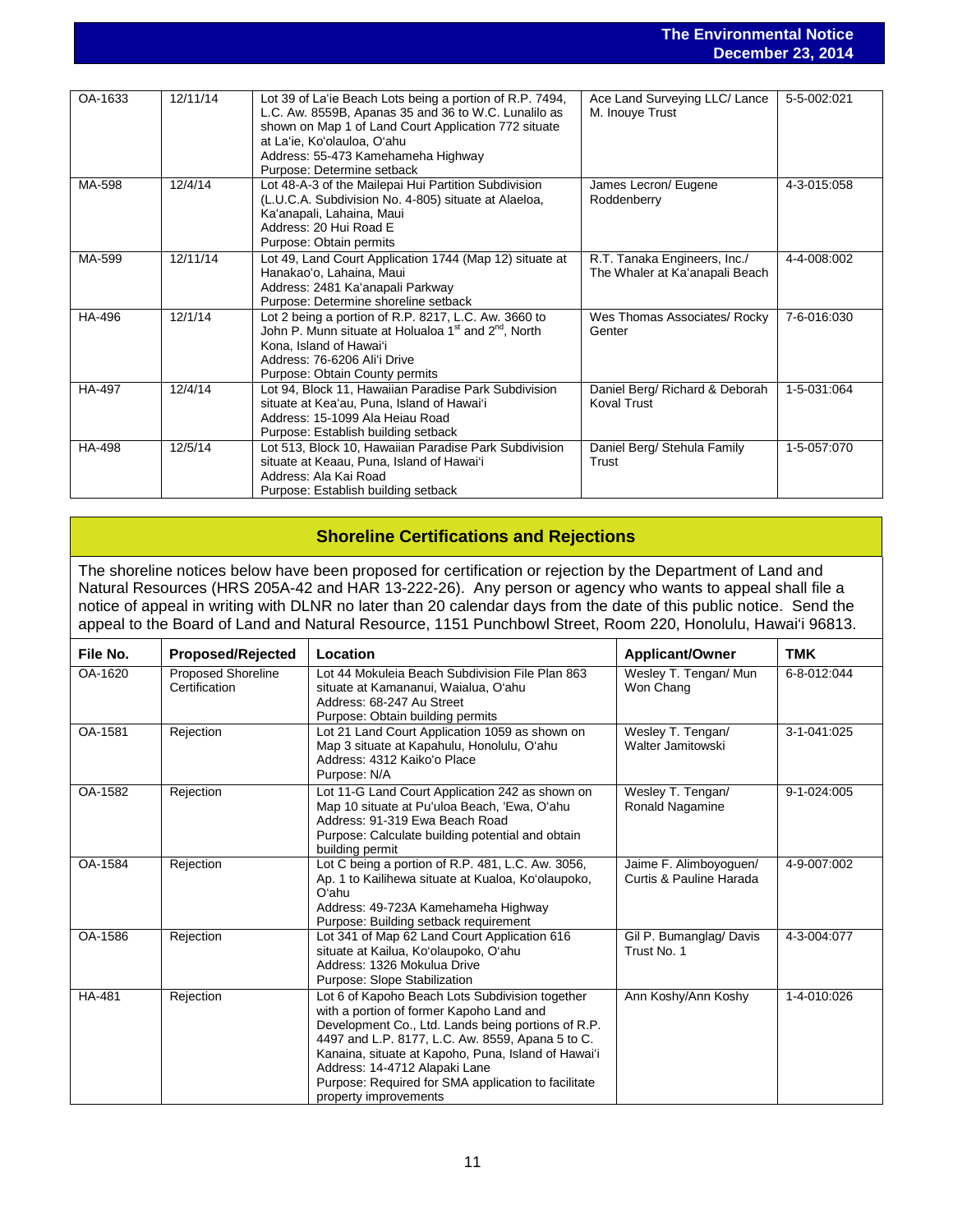|         |            |                                                                                                                                                          |                                                       | 50001110012012017 |
|---------|------------|----------------------------------------------------------------------------------------------------------------------------------------------------------|-------------------------------------------------------|-------------------|
|         |            |                                                                                                                                                          |                                                       |                   |
| OA-1606 | Withdrawal | Lot 551-E of Land Court Application 242 Map 59<br>situate at Pu'uloa, 'Ewa, O'ahu<br>Address: 91-633 Pohakupuna Road<br>Purpose: Development of property | Dennis K. Hashimoto/<br>Anthony & Verena<br>Hernandez | 9-1-028.031       |

**The Environmental Notice**

**December 23, 2014**

## **CONSERVATION DISTRICT USE APPLICATIONS**

Persons interested in commenting on the following Conservation District Use Applications or interested in receiving notification of determinations on Conservation District Use Applications must submit comments and requests to the Department of Land and Natural Resources. Notification requests must include the following information: 1) Name and address of the requestor; 2) The application for which the requestor would like to receive notice of determination; and 3) The date the notice was initially published in The Environmental Notice. Send comments and requests to: Department of Land and Natural Resources, Office of Conservation and Coastal Lands, P.O. Box 621, Honolulu, HI, 96809. DLNR will make every effort to notify those interested in the subject CDUAs. However, DLNR is not obligated to notify any person not strictly complying with the above requirements. For more information, please contact the Office of Conservation and Coastal Land's staff listed for each project.

| 1. File No.:                | CDUA OA-3736                                    |
|-----------------------------|-------------------------------------------------|
| <b>Name of Applicant:</b>   | Ronald Rickman; USGS                            |
| Location:                   | Ewa District, Island of O'ahu                   |
| TMKs:                       | $(1)$ 9-9-011:002                               |
| <b>Proposed Action:</b>     | Stream Flood Warning Gauge Upgrade              |
| 343, HRS Determination:     | Exempt                                          |
| <b>Applicant's Contact:</b> | Ronald Rickman; 808-690-9603                    |
| <b>OCCL Staff Contact:</b>  | Alex J. Roy (808) 587-0316                      |
| 2. File $No.$ :             | CDUA KA-3729                                    |
| <b>Name of Applicant:</b>   | <b>Richard Carlson</b>                          |
| Location:                   | Hanalei District, Island of Kaua'i              |
| TMKs:                       | (4) 5-4-004:032                                 |
| <b>Proposed Action:</b>     | Rock Wall, Entrance Gate, and Minor Landscaping |
| 343, HRS Determination:     | Exempt                                          |
| <b>Applicant's Contact:</b> | Richard Carlson; 213-393-3007                   |
| <b>OCCL Staff Contact:</b>  | Alex J. Roy (808) 587-0316                      |

## **FEDERAL NOTICES**

**OCCL Staff Contact:** Alex J. Roy (808) 587-0316

#### 1. Hawaiian Flowering Plants & [Ferns Identified as Endangered/Threatened Species Candidates](http://www.gpo.gov/fdsys/pkg/FR-2014-12-05/pdf/2014-28536.pdf) - December 5, 2014

The U.S. Fish and Wildlife Service (Service), present an updated list of plant and animal species native to the United States that are regarded as candidates for or have proposed for addition to the Lists of Endangered and Threatened Wildlife and Plants under the Endangered Species Act of 1973. Twenty three new candidate species are discussed in this notice, including:

Eighteen Hawaiian flowering plants and four Hawaiian ferns that are endemic to one or more islands in the State of Hawaii and each are negatively affected by nonnative animals and plants.

Introduced, nonnative animals damage and destroy plants and seeds, modify habitat, create habitat more conducive to nonnative plant introductions, and spread nonnative plant seeds. Nonnative plants displace and out-compete native species. Introduced nonnative plants and animals are serious and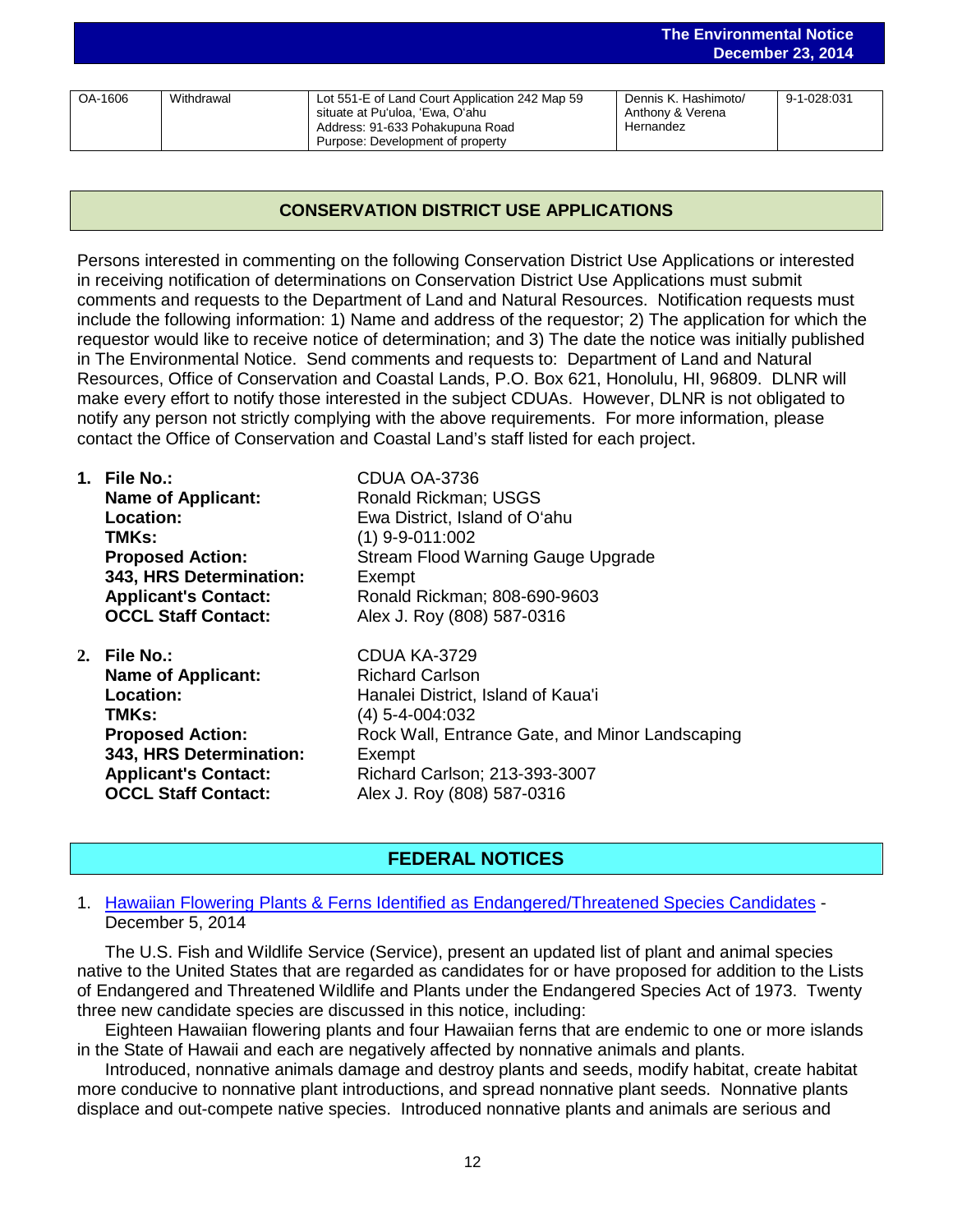$\overline{a}$ ongoing threats to these species range wide, and these threats are increased by the continued inadequacy of existing protective regulations. In addition, small population size is a serious and ongoing threat to some of these species because

- I. They may experience reduced reproductive vigor due to ineffective pollination or inbreeding depression;
- II. They may experience reduced levels of genetic variability, leading to diminished capacity to adapt and respond to environmental changes, thereby lessening the probability of long-term persistence;
- III. And a single catastrophic event may result in extirpation of remaining populations and extinction of the species. Climate change may pose a threat to the ecosystems that support these species, thus exacerbating the effects of the aforementioned threats.

There are varying degrees of conservation efforts ongoing for these species. Species that are listed on the Hawaii Plant Extinction Prevention Program (PEPP) species list are prioritized for monitoring, surveys, collection and storing of seeds, propagation, and outplanting. The threats to each of these species are imminent and of high magnitude, leading to a relatively high likelihood of extinction.

2. [Major Disaster Declaration for Pu'u o'o](http://www.gpo.gov/fdsys/pkg/FR-2014-12-16/pdf/2014-29435.pdf) Volcanic Eruption and Lava Flow - December 16, 2014

On November 3, 2014, the president issued a major disaster declaration as follows:

*"I have determined that the emergency conditions in certain areas of the State of Hawaii resulting from the Pu'u o'o volcanic eruption and lava flow beginning on September 4, 2014, and continuing, is of sufficient severity and magnitude to warrant a major disaster declaration under the Robert T. Stafford Disaster Relief and Emergency Assistance Act. Therefore, I declare that such a major disaster exists in the State of Hawaii.*

*In order to provide Federal assistance, you are hereby authorized to allocate from funds available for these purposes such amounts as you find necessary for Federal disaster assistance and administrative expenses.*

*You are authorized to provide assistance for emergency protective measures (Category B) under the Public Assistance program and Hazard Mitigation in the designated area. Consistent with the requirement that Federal assistance be supplemental, any Federal funds provided under the Stafford Act for Hazard Mitigation will be limited to 75 percent of the total eligible costs. Federal funds provided under the Stafford Act for Public Assistance also will be limited to 75 percent of the total eligible costs, with the exception of projects that meet the eligibility criteria for a higher Federal costsharing percentage under the Public Assistance Alternative Procedures Pilot Program for Debris Removal implemented pursuant to section 428 of the Stafford Act.*

*Further, you are authorized to make changes to this declaration for the approved assistance to the extent allowable under the Stafford Act".*

The Federal Emergency Management Agency (FEMA) then gave notice that pursuant to the authority vested in the Administrator, under Executive Order 12148, as amended, Kenneth K. Suiso, of FEMA is appointed to act as the Federal Coordinating Officer for this major disaster.

The following area of the State of Hawaii has been designated as adversely affected by this major disaster:

- $\triangleright$  Hawaii County for emergency protective measures (Category B) under the Public Assistance program.
- $\triangleright$  Hawaii County is eligible for assistance under the Hazard Mitigation Grant Program.

#### 3. [Changes in Flood Hazard Determinations for Hawaii County](http://www.gpo.gov/fdsys/pkg/FR-2014-12-16/pdf/2014-29433.pdf) - December 16, 2014

This notice lists communities where the addition or modification of Base Flood Elevations (BFEs), base flood depths, Special Flood Hazard Area (SFHA) boundaries or zone designations, or the regulatory floodway (hereinafter referred to as flood hazard determinations), as shown on the Flood Insurance Rate Maps (FIRMs), and where applicable, in the supporting Flood Insurance Study (FIS) reports, prepared by the Federal Emergency Management Agency (FEMA) for each community, is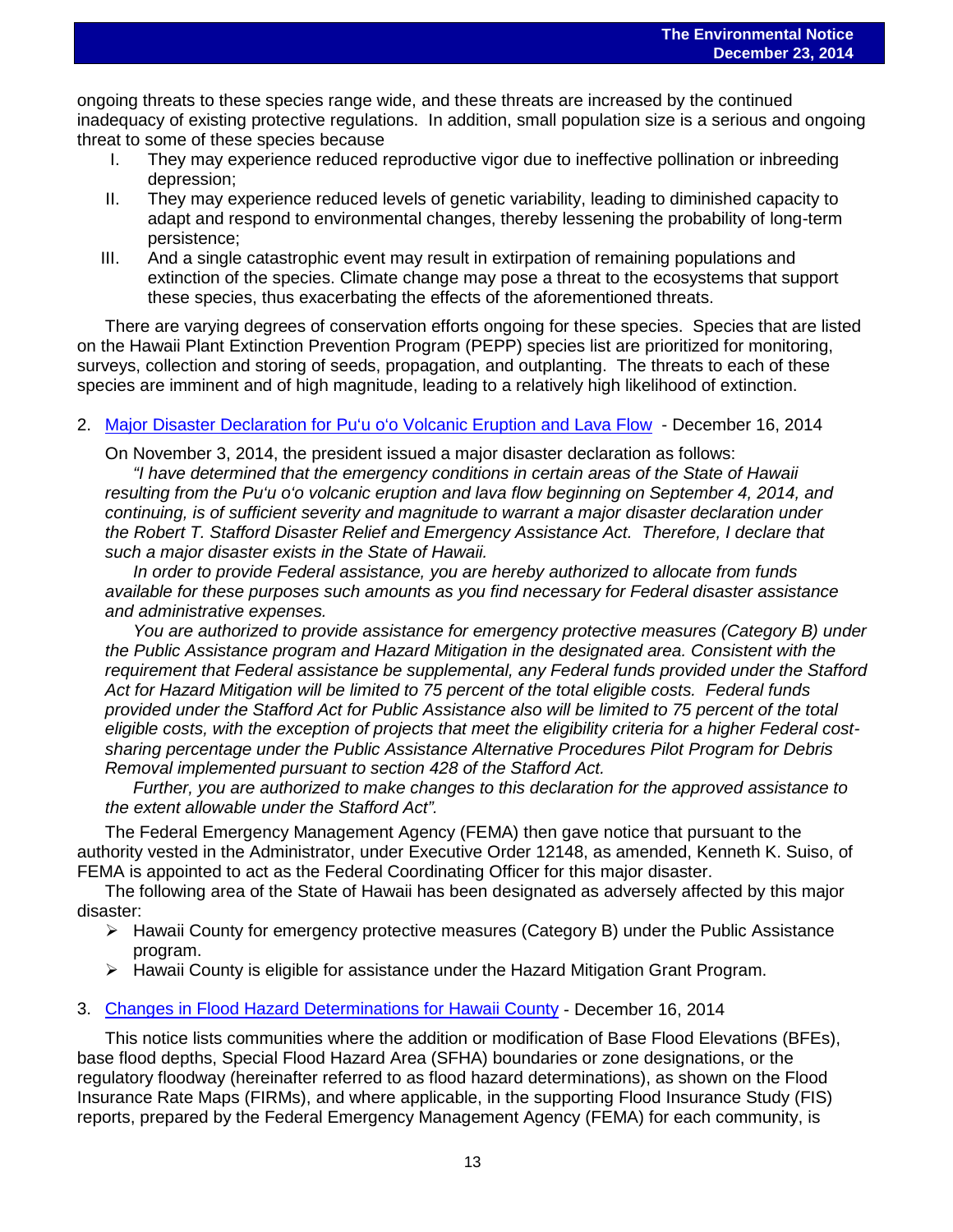$\overline{a}$ appropriate because of new scientific or technical data. The FIRM, and where applicable, portions of the FIS report, have been revised to reflect these flood hazard determinations through issuance of a Letter of Map Revision (LOMR), in accordance with Title 44, Part 65 of the Code of Federal Regulations (44 CFR part 65). The LOMR will be used by insurance agents and others to calculate appropriate flood insurance premium rates for new buildings and the contents of those buildings. Included in this list is the revised flood hazard information for Hawaii County, effective February 9, 2015.